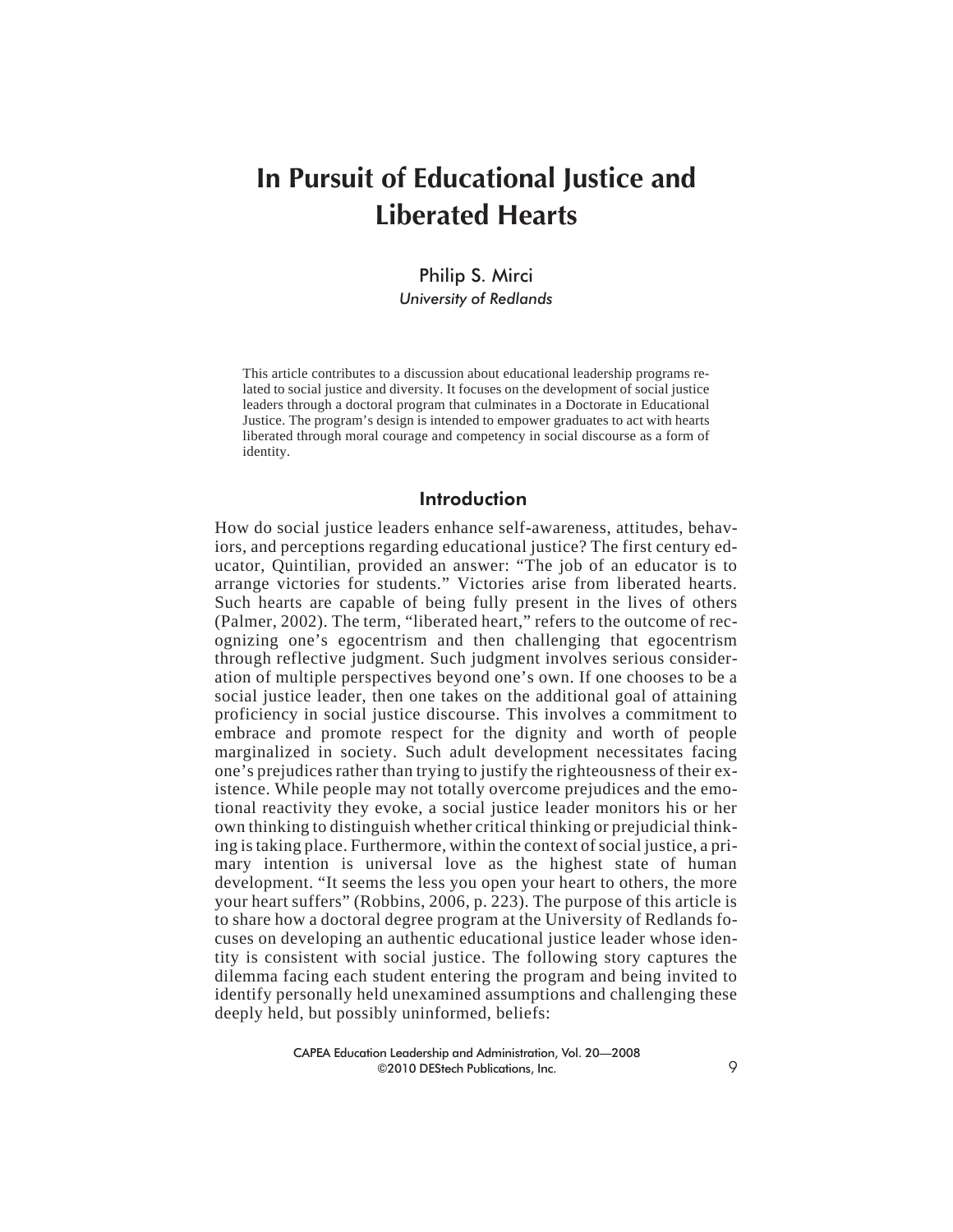# The Truth Shop

I could hardly believe my eyes when I saw the name of the shop: THE TRUTH SHOP.

The saleswoman was very polite: What kind of truth did I wish to purchase, partial or whole? "The whole truth, of course," I said. No deceptions for me, no defenses, no rationalizations. I wanted my truth plain and unadulterated. She waved me on to another side of the store. The salesman there pointed to the price tag. "The price is very high sir," he said. "What is it?" I asked, determined to get the whole truth no matter what it cost. "Your security, sir," he answered.

I came away with a heavy heart.

I still need the safety of my unquestioned beliefs (De Mello, 1982, p. 88).

#### Persevering in Spite of a Heavy Heart

Addressing one's unquestioned but deeply held beliefs reaches to the core of one's identity. Within the doctoral program, the student who is courageous perseveres in realizing how others in this society experience marginalization in its myriad of forms. Rather than picking which forms of marginalization to address and which to ignore, the person strives to end all of the following forms of discrimination and prejudice existing in education and society: (1) ableism (discrimination based on one's challenges whether they be physical or mental), (2) ageism (exclusion based on age whether young or old), (3) classism (marginalization based on one's lower socioeconomic status and judgments made against them as being of lower intelligence and morality), (4) genderism (harassment based on not fulfilling stereotypical role expectations of how males should act and how females should act), (5) heterosexism (oppression of lesbian, gay, bisexual, and transgender/transsexual people on the basis of homophobia), (6) racism (discrimination and exclusion based on race), (7) religious oppression (marginalization of others based on their religion or lack of religion by those possessing the dominant religious ideology that may be connected to nationalism through syncretism), and (8) sexism (discrimination based one's sex as male or female; historically, this has taken the form of oppression of females based on the assumption of the superiority of males, especially the existence of white male privilege). Although these constitute prejudices, people perpetuating them may go to great lengths to justify discriminatory behavior to one or more of the outlined forms of oppression as being morally correct.

These forms of marginalization and discrimination are woven into the fabric of social institutions such that people of entitlement tend to accept them without question. The very institutionalization of oppression can result in illogical conclusions that such practices are acceptable. Take, for example, white privilege and entitlement. Those thus advantaged may deny that it exists by claiming what they attained happened because of meritocracy.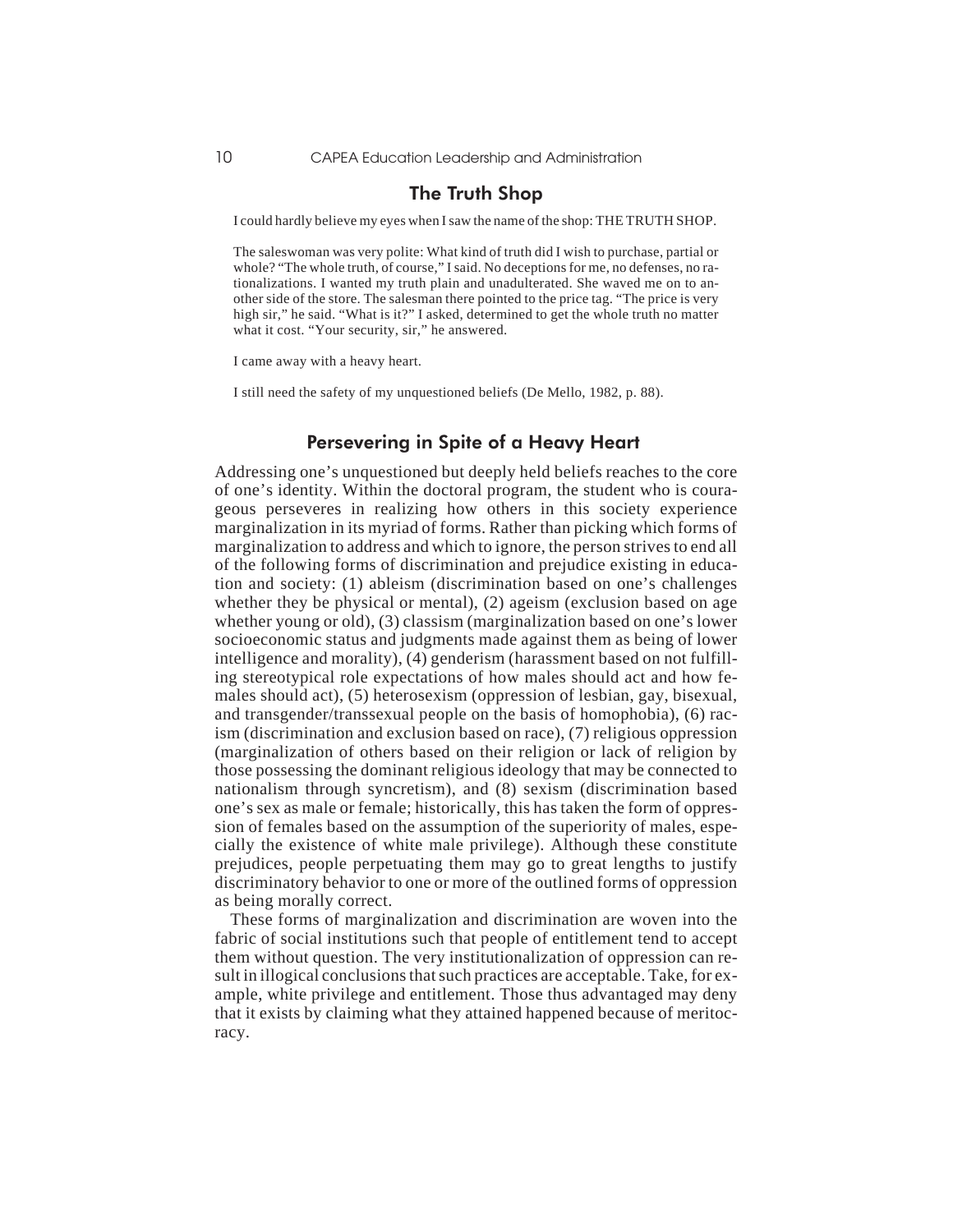Each major core class, including Social Justice Theories and Issues in Education; Ethics in Educational Leadership; Sociopolitical Leadership and Education Policy and Reform; Information Systems in Equitable Environment; and Theory and Application of Critical Pedagogy, is accompanied by a seminar class so students have the opportunity to translate theory into practice (Lalas & Morgan, 2006). This support design, as well as the use of mentors and accessible teaching staff, is done with the hope that a "heavy heart" does not result in people steadfastly embracing unexamined assumptions and/or leaving the program but, rather, encourages engagement in personal and professional transformation. The seminar classes are oriented toward enhancing self-awareness of attitudes, behaviors, and perceptions of educational justice as it is situated within social justice discourse. This extends to the ways in which marginalization and discrimination impact fiscal and human resource allocations, policy development, curriculum and instruction, classroom environment, school and district culture, and the understanding of what constitutes the purpose of education in a country espousing democratic ideals.

The lenses for examining course content include attribution theory, behavioral conformity, capitalism, civil rights, class-consciousness, critical pedagogy, critical theory, critical race theory, elite theory, feminist theory, hegemony, human capital theory, Marxism, and queer theory. This is done to support the development of systems thinking and proficiency in social justice discourse for educational justice leaders.

#### The Learning

The doctoral student who chooses to move beyond the security of personally held unquestioned beliefs seems to journey deeply into transformative learning. Mezirow, in a dialogue with Dirkx, provided the following description of such learning:

This rational process of learning within awareness is a metacognitive application of critical thinking that transforms an acquired *frame of reference*—a mind-set or worldview or orienting assumptions and expectations involving values, beliefs, and concepts—by assessing its epistemic assumptions.

This process makes frames of reference more inclusive, discriminating, open, reflective, and emotionally able to change. Frames with these qualities generate beliefs and opinions that will prove true or justified to guide action.

Most of the process of learning occurs outside of awareness and may include emotional, intuitive, symbolic, imaginistic, and/or contemplative models of learning. [The process] involves

- 1 recognition that an alternative way of understanding may provide new insights into a problem;
- 2. context awareness of the sources, nature, and consequences of an established belief;
- 3. critical reflection of the established belief's supporting epistemic assumptions;
- 4. validating a new belief by an empirical test of the truth of its claims, when feasible, or by a broad-based continuing, discursive assessment of its justification to arrive at a tentative best judgment;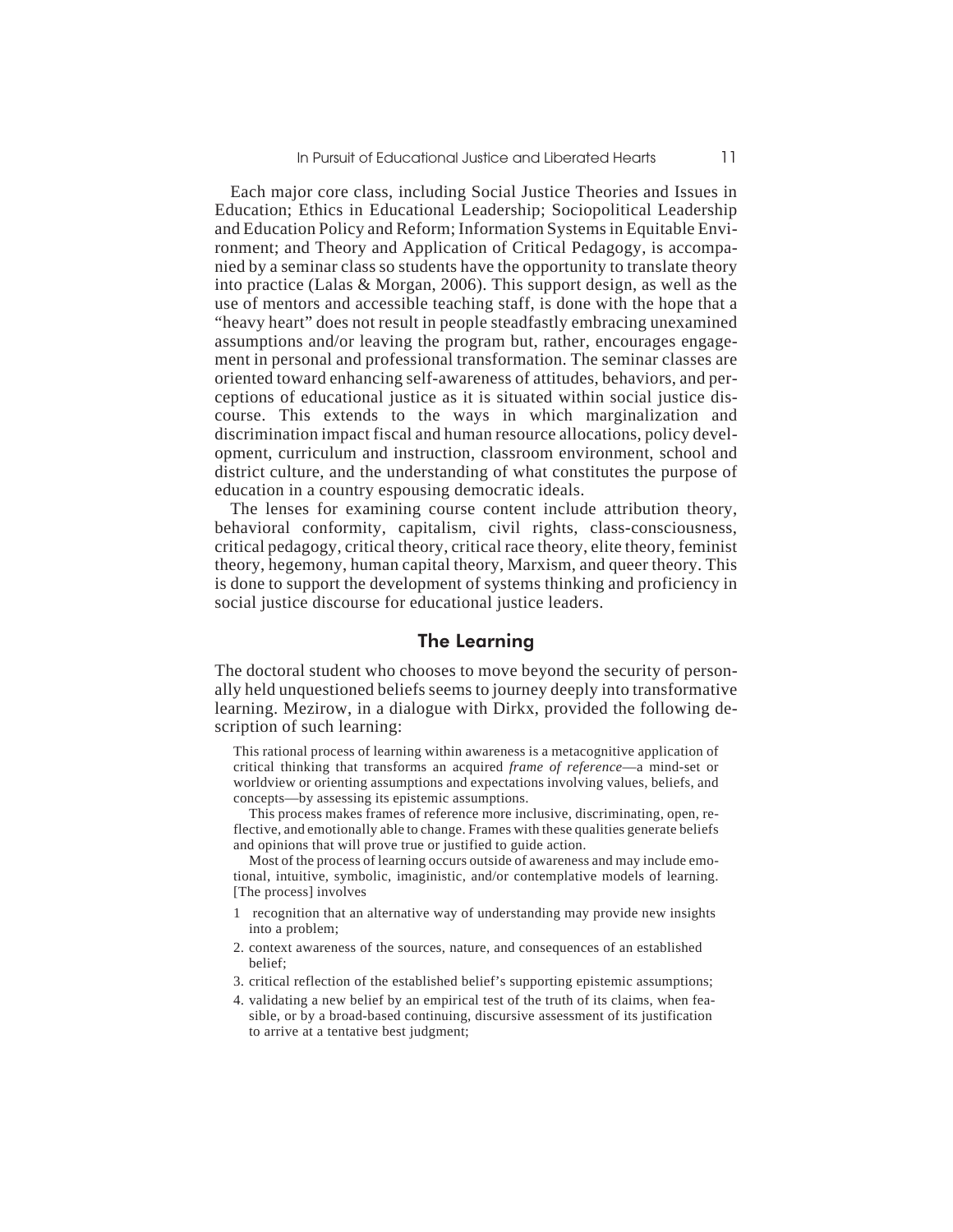- 5. coping with anxiety over the consequences of taking action; and
- 6. taking reflective action on the validated belief This process enhances one's disposition and insight for making meaning through transforming awareness . . . (Dirkx & Mezirow, 2006, p. 124).

The hope is that educational justice leadership arises from the pursuit of transformative learning. This learning "can be seen as having liberation from oppression as its goal and social justice as its orientation" (Cranton, 2006, p. 39).

# Learning as Courage

Moral courage occurs when a leader evaluates current beliefs he or she accepted uncritically, discovering them to be unjust while colleagues and friends still embrace them as true and justified (Paul & Elder, 2001). When such evaluation reveals the beliefs are false and the practices arising from them are in error, a leader faces the possibility of being ridiculed and rejected by others. This involves confronting one's fear as an act of personal responsibility in the pursuit of social justice (Brown & Moffett, 1999). It means forming one's conscience in alignment with fundamental human rights such as equity, liberty, and the pursuit of an inclusive democracy (McLaren & Jaramillo, 2007). It means that "the self stands in judgment on the self" (Green, 1999, p. 26). Based on such conscience formation, one consciously acknowledges that overcoming injustices involves risk because it requires objecting to those who possess social, political, and economic power within institutions (Freire, 2000). The potential consequences for being a social justice leader in the midst of others and the world may be severe (Paul & Elder, 2002). Given the human need for a sense of belonging, rejection and exclusion from one's social group can be painful. Courage needs to be tempered with strong interpersonal abilities, the recognition that one exists in multiple human social systems characterized by differing beliefs, and the need to work as a social justice leader in ways that earn the leader the credibility and respect of others. Thus equipped, the social justice leader stands poised to contribute to the transformation of the world itself.

## Systemic Understanding of Educational Justice

Educational justice, just like the education system itself, exists as a subsystem within the larger societal system. This involves recognizing the way in which power over education occurs: "The means and ends involved in educational policy and practice are the results of struggle by powerful groups and social movements to make their knowledge legitimate, to defend or increase their patterns of social mobility, and to increase their power in the larger social arena" (Apple, 2000, p. 9). For example, in response to the fear of globalization, political forces in society led to the implementation of the content-standards and assessment-driven model of education. Spring (2005) provided the following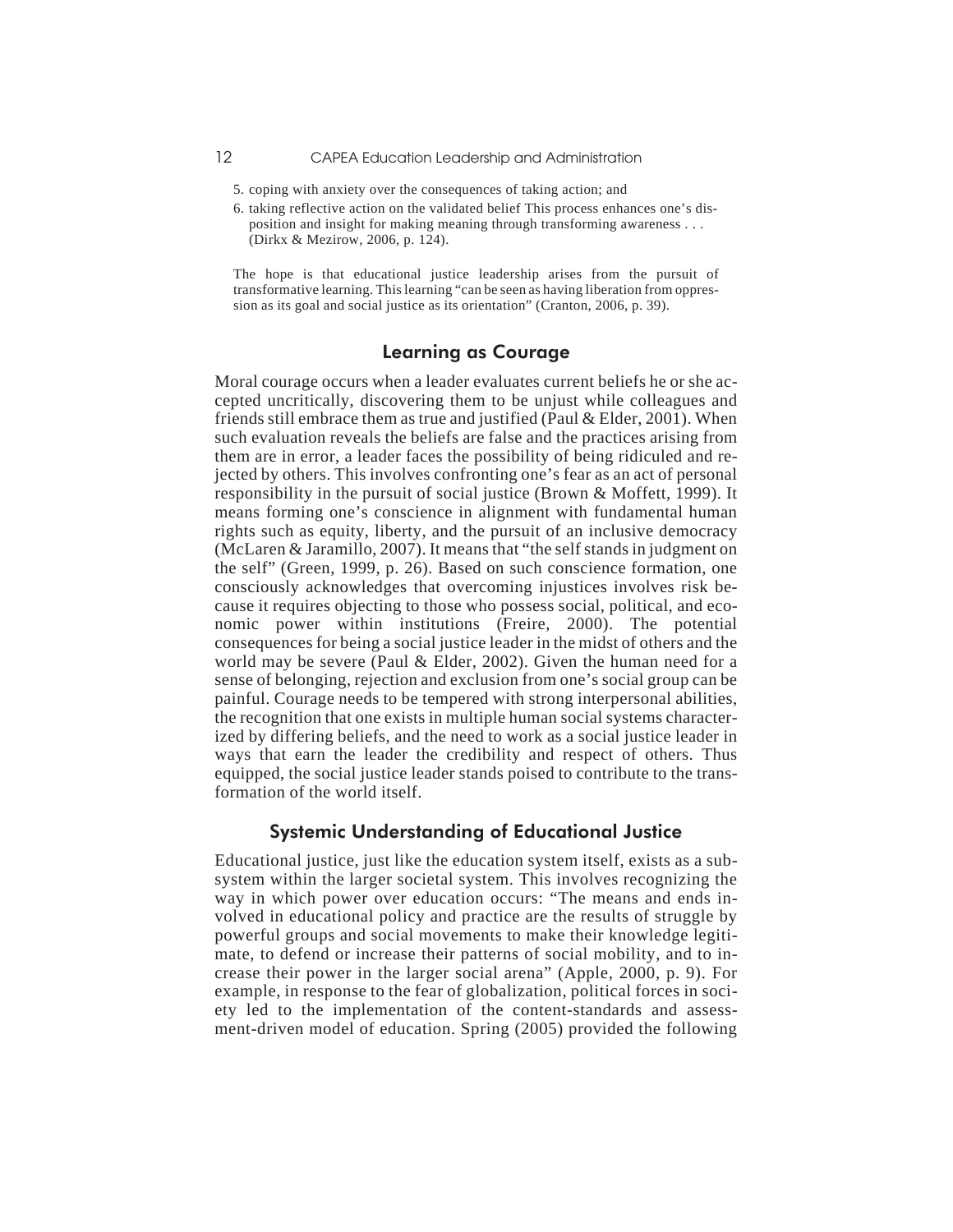illustration of how education is a subsystem that often is governed by a larger system within highly politicized contexts:

State testing now has a major impact on the content of instruction and textbooks. Standardized tests and textbooks convey the idea that what is taught in schools is neutral and that all scholars agree about what kinds of knowledge are valuable. Of course, nothing could be further from the truth. In every field of study, scholars disagree about content, interpretation, and methodology. In addition, most subject matter areas contain values and assumptions that conflict with the values and beliefs of some public group. Knowledge is not neutral, and the knowledge taught in schools is the result of political and economic decisions (p. 186).

Given that the educational system exists as a subsystem within the larger societal system, being an educational justice leader arises from being a social justice leader.

#### Trends for the Future

Awareness of the trends facing future generations that directly impact education and the world is vital to discerning the most appropriate direction of political activism. Marx (2006) asserted that today's students will, as adults, face (1) solving an accumulation of social injustice wrought by previous generations, (2) allocating resources as the elderly outnumber the young with both groups having needs to be met, (3) ensuring social cohesion by valuing diversity because no single racial group will dominate the United States, (4) facing the problem of poverty, (5) caring for the environment, (6) shifting from an education system entrenched in standardization to personalization where lifelong learning and human development are valued, (7) recruiting and retaining quality educators, and (8) ensuring that ethical decisions are made regarding societal realities, technology, and scientific discoveries.

Given these emerging trends, educational justice leadership necessitates recognizing that the current education system's theory of knowledge, learning, and literacy is didactic with an emphasis on teaching students *what* to think rather than *how* to think (Paul, 1992). The didactic model is not designed to prepare students to engage in the kind of problem-posing and problem-solving that will confront them as they become adults in the world they inherit from us.

The didactic model is perpetuated by socializing students to question authority rarely, if ever (Macedo, 1994). While upholding and conforming to laws that are just is central to living within a society, history reveals the danger of blind obedience to those in positions of legitimate authority who abuse power by violating fundamental human rights. For example, inhumane policies in Nazi Germany led to the systematic genocide of people based on race, religion, sexual orientation, disability, size, and age. Even though such policies were formulated in the minds of the few, genocide was possible only because a large number of citizens did their duty by following orders (Haas, 1988; Milligram, 1974). When leaders understand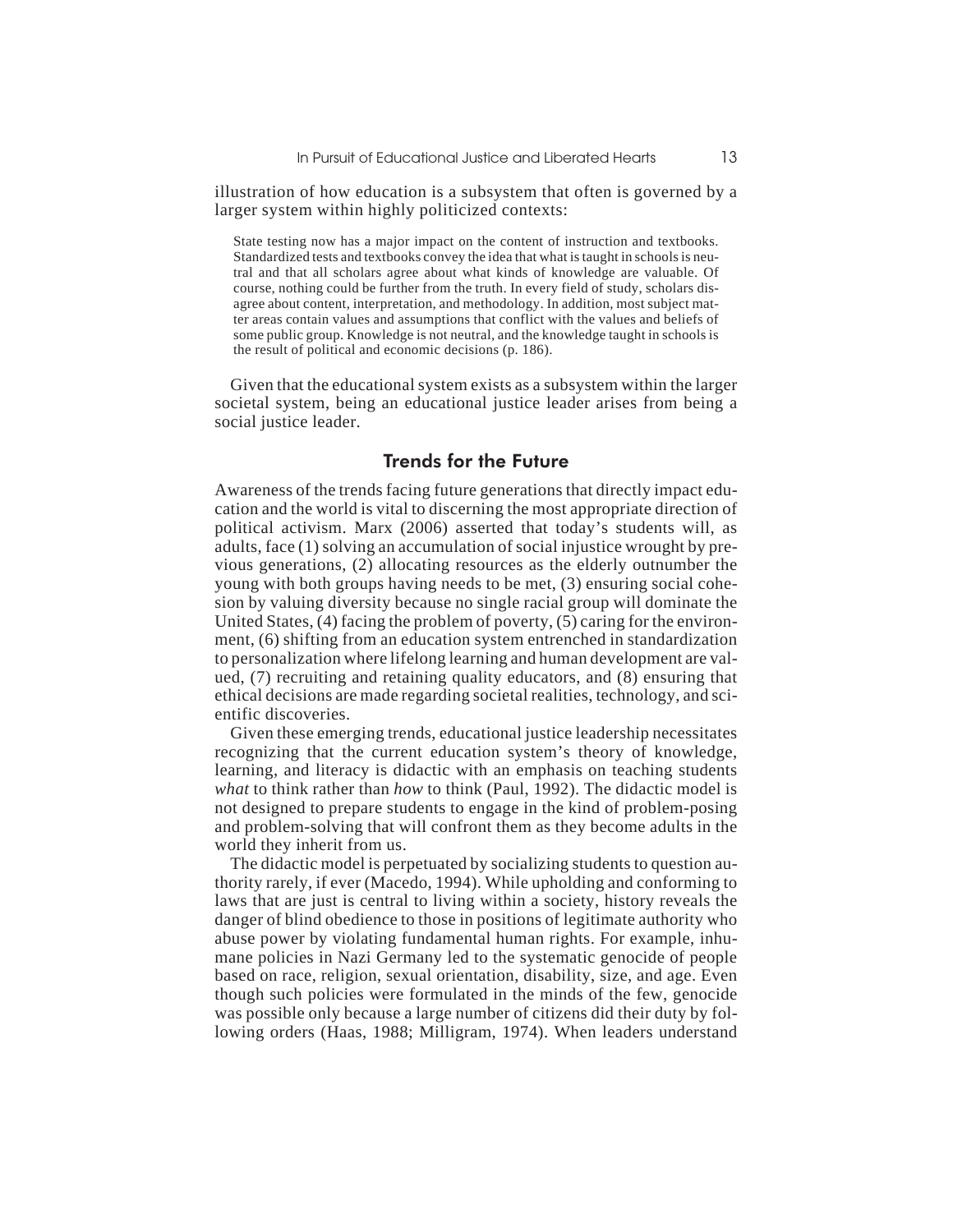that democratic ideas cannot be simply reduced to the "majority rules," but include the necessity of protecting the fundamental human rights of individuals, especially marginalized groups, there is cause for hope. Examples of such rights are those outlined in Article 25 of the Universal Declaration of Human Rights adopted on December 10, 1948, by the General Assembly of the United Nations:

Everyone has the right to a standard of living adequate for the health and well-being of himself and of his family, including food, clothing, housing, and medical care and necessary social services, and the right to security in the event of unemployment, sickness, disability, widowhood, old age or other lack of livelihood in circumstances beyond his control (Oakes, J. & Lipton, M. 2007, p. 11).

Well-being includes the right to experience a predictable sense of belonging and acceptance at school. A student can depend on such safety. This is in contrast to living in a state of fear or embarrassment from teasing to harassment to hate crimes. Because schools can be microcosms of the larger society, an educational justice leader must embody advocacy for all marginalized students. Unless the leader is committed to all oppressed students, some marginalized students will be ignored whether because of being gay, differing in size or physical and mental ability from the norm, belonging to a non-dominant race at the school, etc. In other words, if a leader is not aware of his or her own prejudicial tendencies and confronts them, he or she may exacerbate educational injustice instead of upholding social justice for all.

# The Political Nature of Schooling

In the current political environment where there are more content standards in every academic subject than can be taught in a given year and where the quality of teachers, administrators, and schools is determined by standardized tests given once a year, the need for educational justice leaders to understand the political nature of schooling is critical. This entails breaking the myth that educators are supposed to be apolitical. How can educational leaders be silent when federal legislation has caused several states to replace "instructionally rich, improvement-oriented systems with more rote-oriented, punishment-driven approaches" (Darling-Hammond, 2004, p. 5)? This question and statements such as the following could provide the means for educational justice leaders to engage with all stakeholders in advocating for students, especially those most in need of our support: "The very definition of what constitutes an educated person is now dictated by federal legislation. A well-educated person is one who scores high on standards math and reading tests . . . all of this has implications for democracy . . ." (Meier, 2004, p. 67).

In making sense of our current education system, we must be able to recognize that schooling is both liberating and dominating in our discernment for action:

It is a process that can help students and teachers develop the liberating sides of literacy and support teachers who develop liberating relationships while they teach,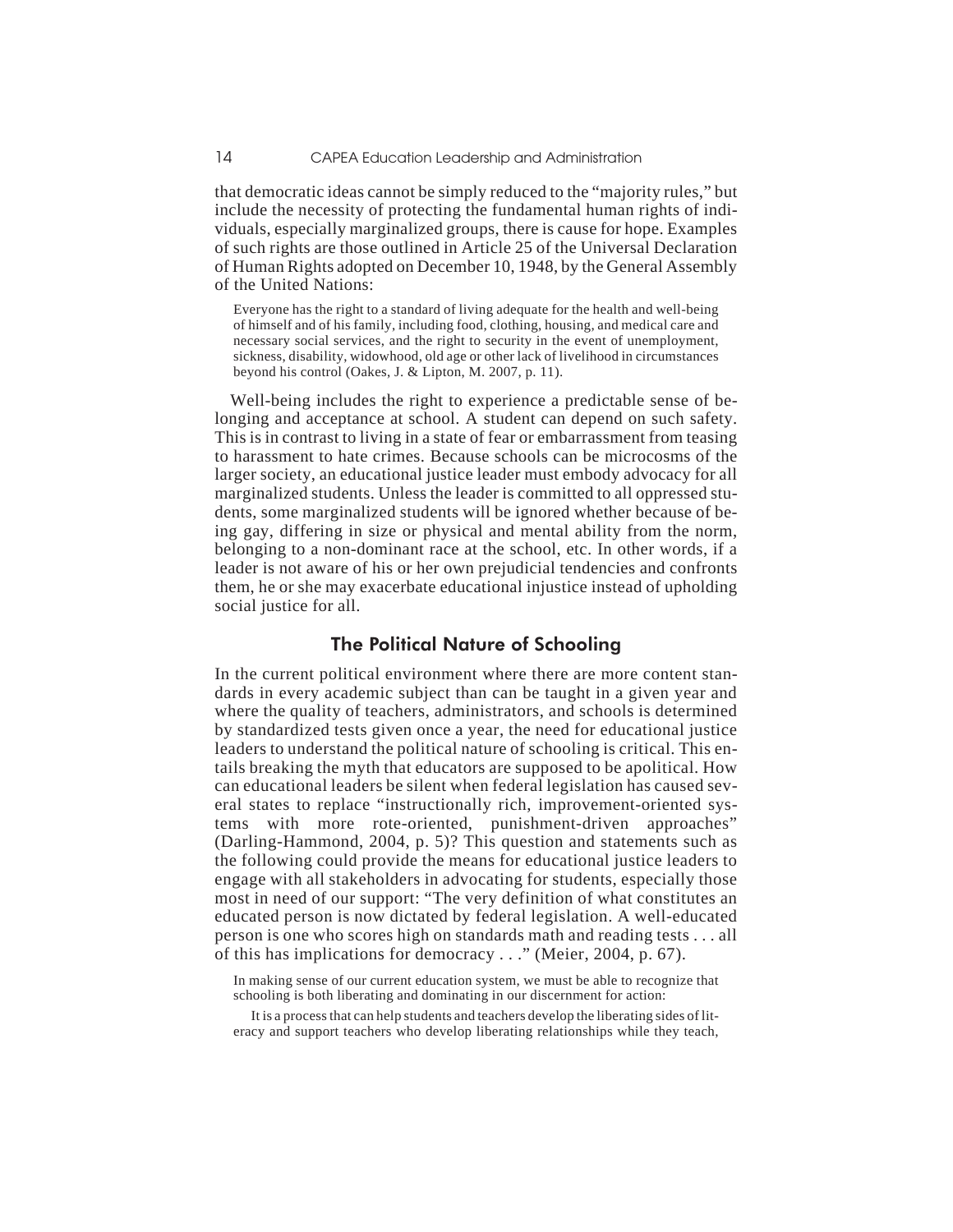leading all to greater control over their lives and even to self-transformation. Schooling can focus our attention on discussion of how we wish to live together in and out of the classroom. But schooling can be an arena for indoctrination, acculturation, and standardization, an institution designed to reproduce the social and economic status quo (Shannon, 1992, p. 1–2).

#### Reflection for Self-Awareness as an Educational Justice Leader

Cranton stated: "Our natural human interest in emancipation drives us to reflect on the way we see ourselves, our history, our knowledge, and our social roles" (1996, p. 75). Liberation begins with the self and a willingness to experience the disequilibrium that may arise in evaluating one's beliefs in terms of alignment with social justice discourse and challenging one's egocentrism, sociocentrism, and ethnocentrism. From such critical reflection and adult learning emerges action. Paul (1992) wrote that moral virtues provide a means for monitoring tendencies towards egocentrism (making one's own ideas and beliefs the center of all judgment to the exclusion of considering other people's perspectives), sociocentrism (acting in ways that evidence the belief that one's culture and social group are superior to others), and ethnocentrism (acting as if one's race and ethnicity are superior to all other groups). These virtues include (1) moral empathy that requires the self-discipline to be present to another person in a way that suspends one's prejudices such that the other person experiences you as understanding her or his perspectives, experiences, and life circumstances; (2) moral humility, whereby one holds upper most in the mind the recognition that in any situation he or she may be in error and calls to mind previous situations where one's certitude proved to be false; (3) moral perseverance which demonstrates that one is committed to the pursuit of understanding instead of dismissing another person or abandoning the effort to understand; (4) moral fair-mindedness which involves the development of systems thinking where one considers multiple perspectives with special attention to those that evoke an initial strong, negative emotional reaction (Paul, 1995). These are offered as examples of the need to have some criteria for examining one's conscience in acts of reflection to ensure that actions are consistent with espoused beliefs.

#### Educational Justice Leader as Political Activist

If the world is to be transformed, actions must accompany words. However, activism is not about fighting, it is exercising one's presence in the world in a way that believes the world can transform itself to meet fundamental human rights. Such rights include concerns regarding race, ethnicity, class, diversity, gender, sexual orientation, disabilities, spirituality, justice, equity, marginalization, and caring. Freire (2004) provided further insight into how one's identity is connected to the work of social justice: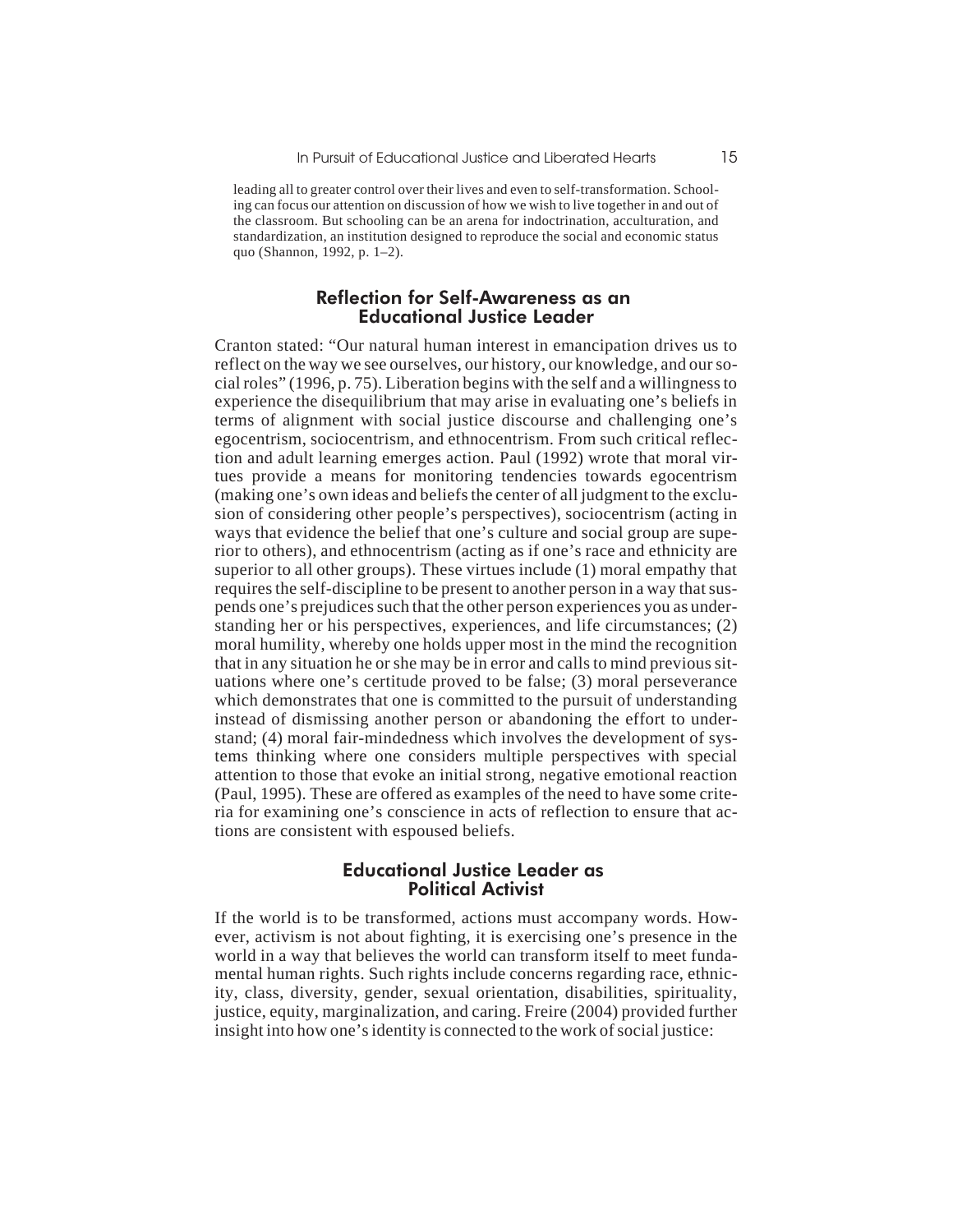To the extent that we come capable of transforming the world . . . it follows that our presence in the world, which implies choice and decision, is not a neutral presence. The ability to observe, to compare, and to evaluate, in order to choose, through deciding, how one is to intervene in the life of the city and thus exercise one's citizenship, arises then as a fundamental competency. If my presence in history is not neutral, I must accept its political nature as critically as possible. If, in reality, I am not in the world simply to adapt to it, but rather to transform it, and it is not possible to change the world without a certain dream or vision for it, I must make use of every possibility there is not only to speak about my utopia, but also to engage in practices consistent with it (p. 7).

## Conclusion

Each student in the doctoral program is afforded opportunities to engage in transformative learning and become more conscious of self-awareness, attitudes, behaviors, and perceptions. This requires engagement in personal transformation to develop a liberated heart and become a social justice leader. Through such adult development, the person pursues influencing social movements by "embracing social change and building a society that responds to human wants, needs, and values" (Burns, 2003, p. 147). Because such leadership involves opposition to all forms of oppression (e.g. ableism, ageism, classism, genderism, heterosexism, racism, religious oppression, and sexism) as well as advocacy for an education system to attain democratic ideals for all, two realizations are necessary to sustain the leader's longevity in social justice work. The first is recognizing that being present to all marginalized people may go against the majority's view of what is considered normal, moral, and correct even though such a reality perpetuates oppression and marginalization of others. Challenging the status quo may be a threat to others and requires moral courage. The second is living one's life without expecting the dreams of an educationally just education system, a socially just society, and a socially just world will come true in one's lifetime. This does not mean that the work of liberating hearts is any less noble, necessary, and critical to a future of hope.

An example shared with the doctoral students involves the life of Ignaz Semmelweis who was the head resident of obstetrics in a Vienna hospital in 1846. He promised a new mother, dying of puerperal fever, that he would discover the cause of this illness so often associated with childbirth. He found that at a nearby hospital staffed by midwives, the incidence of mortality attributed to the fever was significantly lower than at his hospital where doctors delivered babies. He sought out differences in birthing procedures between the doctors and midwives and found none. However, when a male doctor died from the same symptoms as puerperal fever, he investigated this death. He discovered that a student had cut the doctor who was holding a cavity of a corpse open during a dissection allowing organisms from the corpse to infect the doctor. Semmelweis postulated that infecting women with decaying organic matter caused puerperal fever. When he first asked administration to require that doctors change clothes after dissecting corpses and wash their hands in a chlorine solution prior to any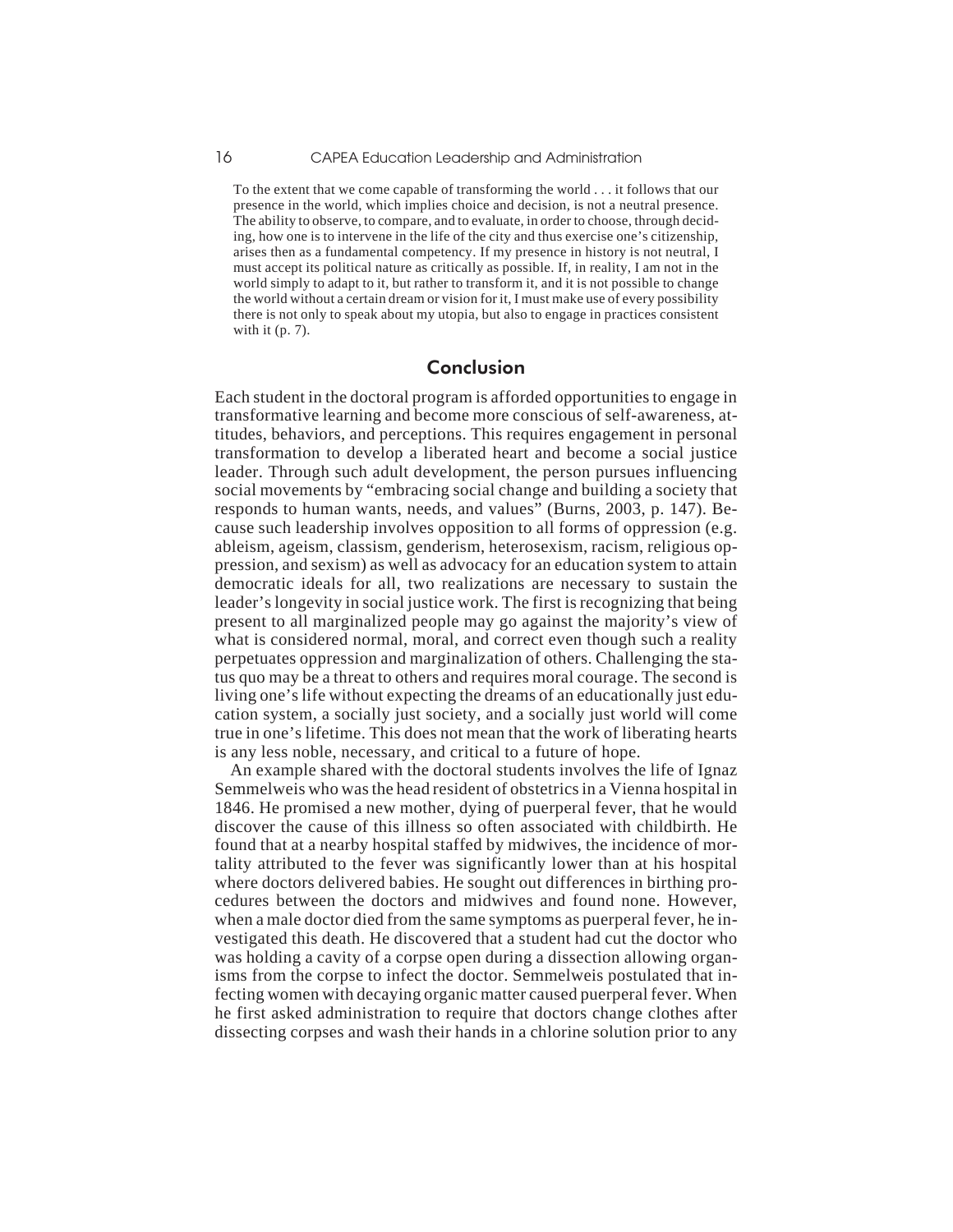surgery, and that orderlies clean rooms and beds for each patient, he was told that such practices were absurd and too expensive. When he instituted these practices with his students, the mortality rate dropped to zero. Even so, the medical community rejected him. He challenged the beliefs and practices held to be true (i.e. normal, moral, and correct) by the medical profession at the time. Thus, the established normative practice of "bleeding" and using leeches on a patient with puerperal fever continued. Although he possessed moral courage, it cost him dearly. He died in an insane asylum from infected wounds caused by beatings that he received from guards. Later, his son, Bela, committed suicide in despair that his father's teaching would never be accepted. However, as the next generation of doctors began taking his teachings seriously, the number of deaths related to infection significantly decreased (Carter & Carter, 2005; Thompson, 1949).

For a social justice leader, ending oppression in all its forms is worth making a lifelong cause even if this work is not fully attained in one's own lifetime. The goal of the educational justice doctoral program for leaders at the University of Redlands is to create opportunities and support so that each participant learns how to embrace the broad, all-encompassing nature of social justice work and to act with a heart liberated through moral courage and the virtues of empathy, humility, perseverance, and fair-mindedness.

#### References

- Angelica, L. (2008). What's your leadership style? *Campus Activities Programming, 41*(2), 20–23.
- Apple, M. (2000). *Official knowledge: Democratic education in a conservative age.* New York: Routledge.
- Brown, J. & Moffett, C. (1999). *The hero's journey: How educators can transform schools and improve learning*. Alexandria: VA: Association for Supervision and Curriculum Development.
- Burns, J. (2003). *Transforming leadership: A new pursuit of happiness.* New York: Atlantic Monthly Press.
- Carter, K. & Carter B. (2005). *Childbed fever: A scientific biography of Ignaz Semmelweis.* New Brunswick, NJ: Transaction Publishers.
- Cranton, P. (1996). *Professional development as transformative learning: New perspectives for teachers of adults.* San Francisco: CA: Jossey-Bass.
- Cranton, P. (2006). *Understanding and promoting transformative learning: A guide for educators of adults.* San Francisco: CA: Jossey-Bass.
- Darling-Hammond, L. (2004). From "separate but equal" to "No child left behind": The collision of new standards and old inequalities. In D. Meier & G. Wood (Eds.), *Many children left behind: How the No Child Left Behind act is damaging our children and our schools.* Boston, MA: Beacon Press.
- De Mello, A. (1982). *The song of the bird.* Garden City, New York: Image Books.